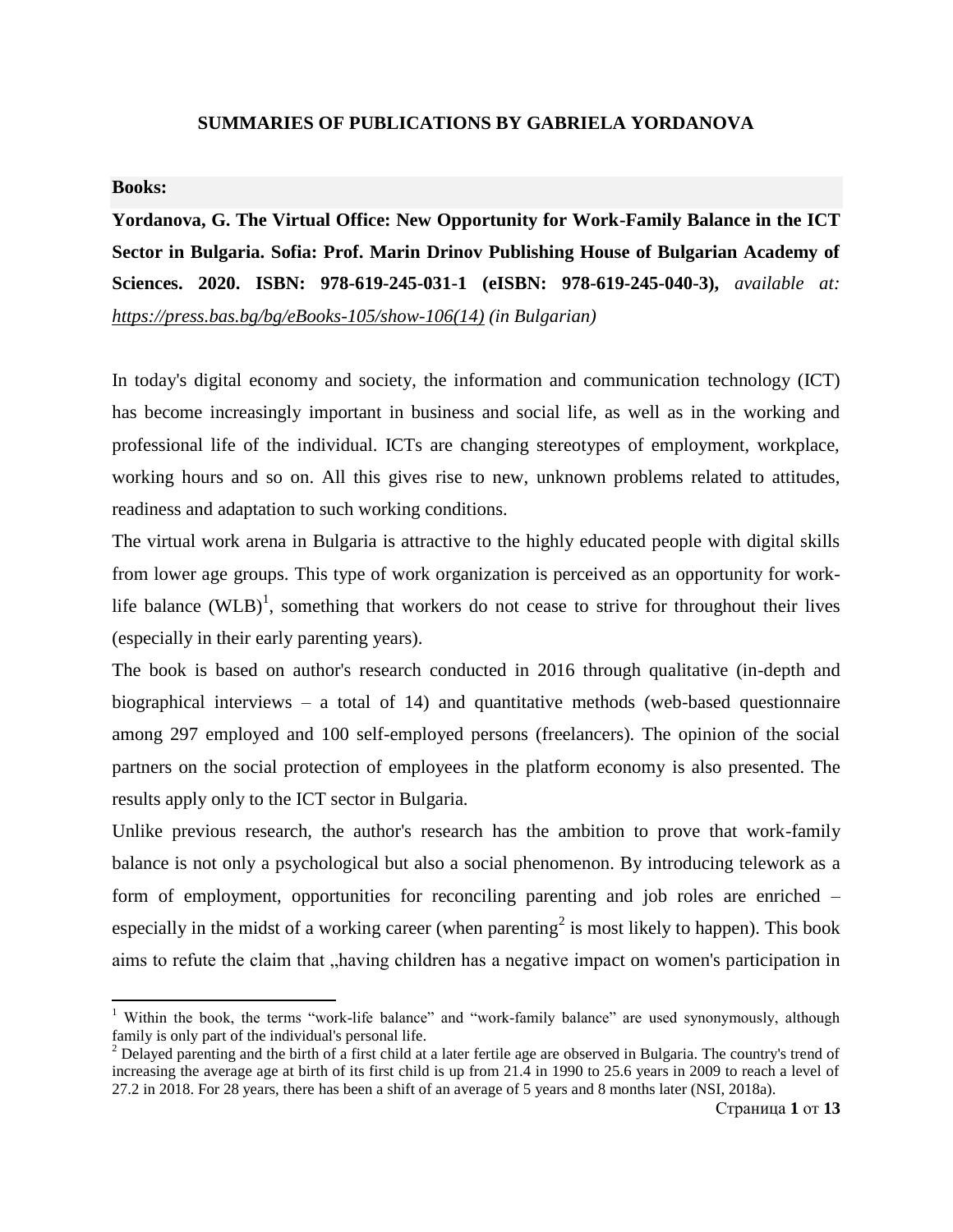the labor market" (Eurofound, 2016). On the contrary, alternative employment methods are being sought, such as freelancers<sup>3</sup> in the platform economy<sup>4</sup>, to strike a balance between work and family.

The book is organized into four chapters. Chapter One presents the theoretical context of the analysis; the concepts of work-family balance and the platform economy, after which the prerequisites for teleworking are discussed  $5$  (including the introduction of new technologies in Bulgaria; the introduction of "teleworking" in legislation; educational qualification in the ICT sector; national programs and work-family balance measures). Chapter Two contains the methodological framework and description of the persons studied; study and analysis limitations are formulated. Chapter Three consistently assesses the four aspects of teleworking: as a means of striking a balance between work and family; as a factor in the conflict between work and family; the impact of working hours on work-family balance and the legal framework and social policy. The book ends with a conclusion and recommendations on public policies set out in Chapter Four.

The main reason for switching to telework is related to the transition to parenthood. The majority of the respondents working in the ICT sector in Bulgaria said that the choice to work remotely was their own (to the employee's). The most common reasons for this are the lack of public services (kindergartens), the lack of alternative care for young children (the model relies on grandparents not as a cultural asset, but as an economic necessity), the lack of effective state

 $\overline{\phantom{a}}$ 

 $3$  Individuals who most often find their engagement in specialized online platforms for the mediation of job seekers and freelance employees.

<sup>&</sup>lt;sup>4</sup> Eurofound's understanding of platform work is used (Eurofound, 2018). Platform work is a form of employment that uses an online platform to enable organisations or individuals to access other organisations or individuals to solve problems or to provide services in exchange for payment.

The main characteristics of platform work are the following:

<sup>•</sup> Paid work is organised through an online platform.

<sup>•</sup> Three parties are involved: the online platform, the client and the worker.

<sup>•</sup> The aim is to carry out specific tasks or solve specific problems.

<sup>•</sup> The work is outsourced or contracted out.

<sup>•</sup> Jobs are broken down into tasks.

<sup>•</sup> Services are provided on demand.

As the main traded good is labour, rather than materials or capital, sales platforms (such as eBay) or platforms providing access to accommodation (such as Airbnb) or financial services fall outside this definition. Furthermore, non-commercial transactions like volunteering, networking, social media (such as LinkedIn) or any other form of unpaid transaction (such as Couchsurfing, which matches people looking for accommodation with people offering it free of charge) are not considered platform work. Accordingly, the research focus is on online platforms matching the supply of and demand for paid labour.

 $5$  The term teleworking is used by the author as a form of viral work, synonymous with distance working, work from home, flexible working time, freelance.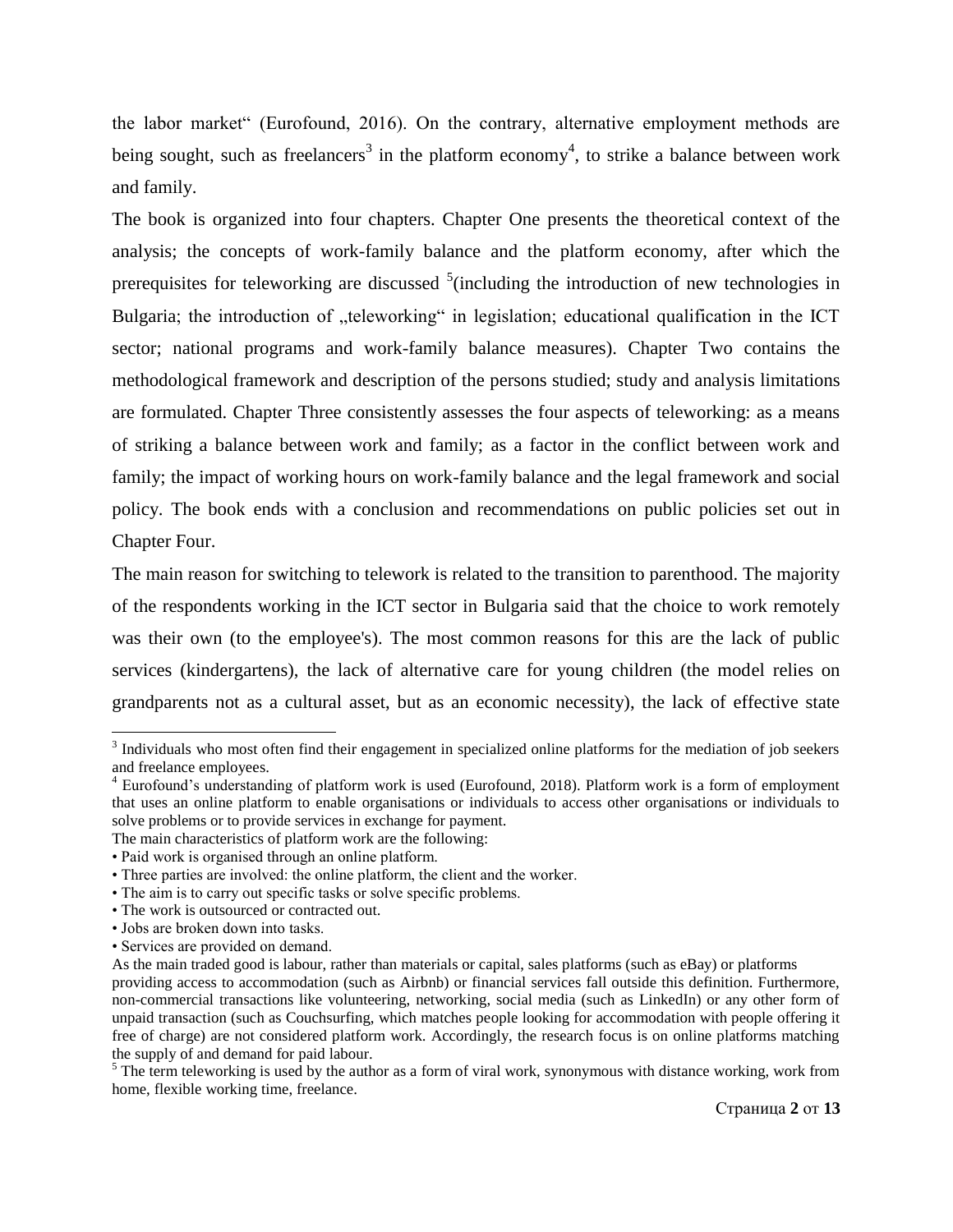policies to support young families and the lack of flexibility of organizations in terms of employment for workers.

The results in the book are in line with the results of previous studies (Kovacheva, Spasova 2015; Illessy et al, 2007) on the insufficient and inadequate public policies to ensure WLB in Bulgaria, at least for high-paid and highly qualified sectors work force. In this context, company policies are crucial. The results show that, overall, company policies are limited, they include basic individual distance-based contracting and, more broadly, flexible working conditions that can contribute to a better work-life balance.

It is of utmost importance for the WLB to take into account the age of the employee's child, because the needs of the parent in reconciling work-life are different at different child ages. Strong differentiation was observed between respondents – women with children from 0 to 6 years, from 7 to 17 years, and from respondents – women who raise their children from 0 to 17 years alone.

The strongest link is in the low age groups (until the age of 6 years of the child / children), i.e. in the early parental phase of life, where the highest levels of satisfaction with the work-life balance achieved are recorded.

Freelancers are satisfied with the WLB achieved sharing the view that it is their employment to perform duties remotely contributes to the progress of their balance. This proves once again that family work balance is not only a psychological but also a social phenomenon.

Higher levels of dissatisfaction with the balance between work and life commitments are registered among people who have experienced conflict in the family due to their job responsibilities at home. Most commonly, problems with a spouse / intimate partner and children are shared. On the one hand, this result, confirms the theory of Greenhaus and Powell (2006) about the pressures of the work and family spheres, and, moreover, with Carlson, Grzywacz and Zivnuska (2009), according to which this becomes a source of stress. Most often, the feeling is experienced by the workers at home as disrespectful to the nature of the work, such as not taking telework seriously and meaningfully, generally as a work. This conclusion is an important contribution to the shading of excessive expectations of virtual work to improve the WLB. At the same time, it is also a challenge to the companies' policies in terms of attracting and retaining employees.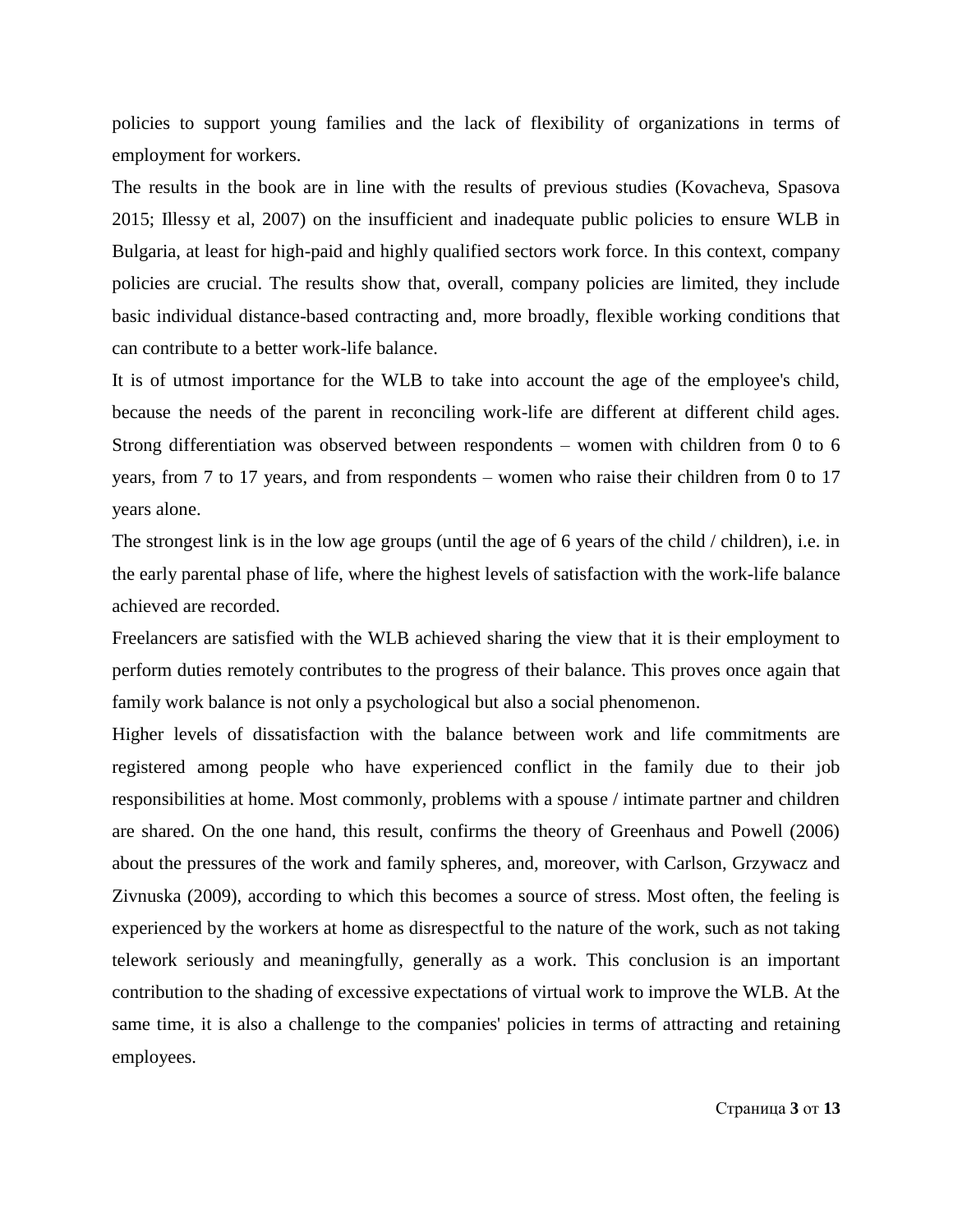Moreover, the social partners (including trade union federations, employers' organizations and ministry representatives) reported a lack of readiness to allow the broad entry of the platform economy into the country. The nature of the platform economy is being misunderstood. This is also one of the achievements of the control functions to switch to self-control. The lack of concept on the part of the government leads to the absence or inadequate policies to stimulate this type of economy.

The question is how individual and collective attitudes to teleworking are changing and how this "new" form of work within platform economy in Bulgaria will be treated institutionally, legally and by employers. In this direction will follow the future sociological searches of the author.

**Yordanova, G. Time budget in post-socialist Bulgaria: challenges for women of childbearing age. Sofia: Omda. 2019. ISBN: 978-619-7510-04-1,** *available at: [http://www.omda.bg/uploaded\\_files/files/articles/Book\\_Gabriela\\_Yordanova\\_2019\\_sent\\_\\_15609](http://www.omda.bg/uploaded_files/files/articles/Book_Gabriela_Yordanova_2019_sent__1560945475.pdf?fbclid=IwAR3RTI0mrxRaMD2m-Qhksrhcai93AxtFVSNsJLjgqSOWnoSq0T_UuH6BbnY) [45475.pdf?fbclid=IwAR3RTI0mrxRaMD2m-](http://www.omda.bg/uploaded_files/files/articles/Book_Gabriela_Yordanova_2019_sent__1560945475.pdf?fbclid=IwAR3RTI0mrxRaMD2m-Qhksrhcai93AxtFVSNsJLjgqSOWnoSq0T_UuH6BbnY)[Qhksrhcai93AxtFVSNsJLjgqSOWnoSq0T\\_UuH6BbnY](http://www.omda.bg/uploaded_files/files/articles/Book_Gabriela_Yordanova_2019_sent__1560945475.pdf?fbclid=IwAR3RTI0mrxRaMD2m-Qhksrhcai93AxtFVSNsJLjgqSOWnoSq0T_UuH6BbnY) (in Bulgarian)*

EU requirements for achieving high educational qualifications, representation of women in high status positions, birth rates and reconciling work and family life, puts Bulgarian women of childbearing age in front of prioritizing and restructuring the activities performed in everyday life due to lack of adequate tools, measures and mechanisms (demographic strategies and policies for employment and equality) developed in post-socialist Bulgaria.

The aim of the research on the topic is to optimize the time use by women of childbearing age in Bulgaria by studying and analysing the condition, problems and trends for changing the Time budget in the period 1988-2009 and creating an exemplary theoretical management model and methodology with tools.

The aim determines the following research tasks: 1) To study the state of Time budget for various activities (employment, domestic work, personal care and leisure time) of women of childbearing age, in the years 1988, 2001/2002 and 2009/2010; 2) To analyse the main results of empirical research among women on the basis of authors" sociological research, using two methods - qualitative - in-depth interview, looking for answers to social changes in women's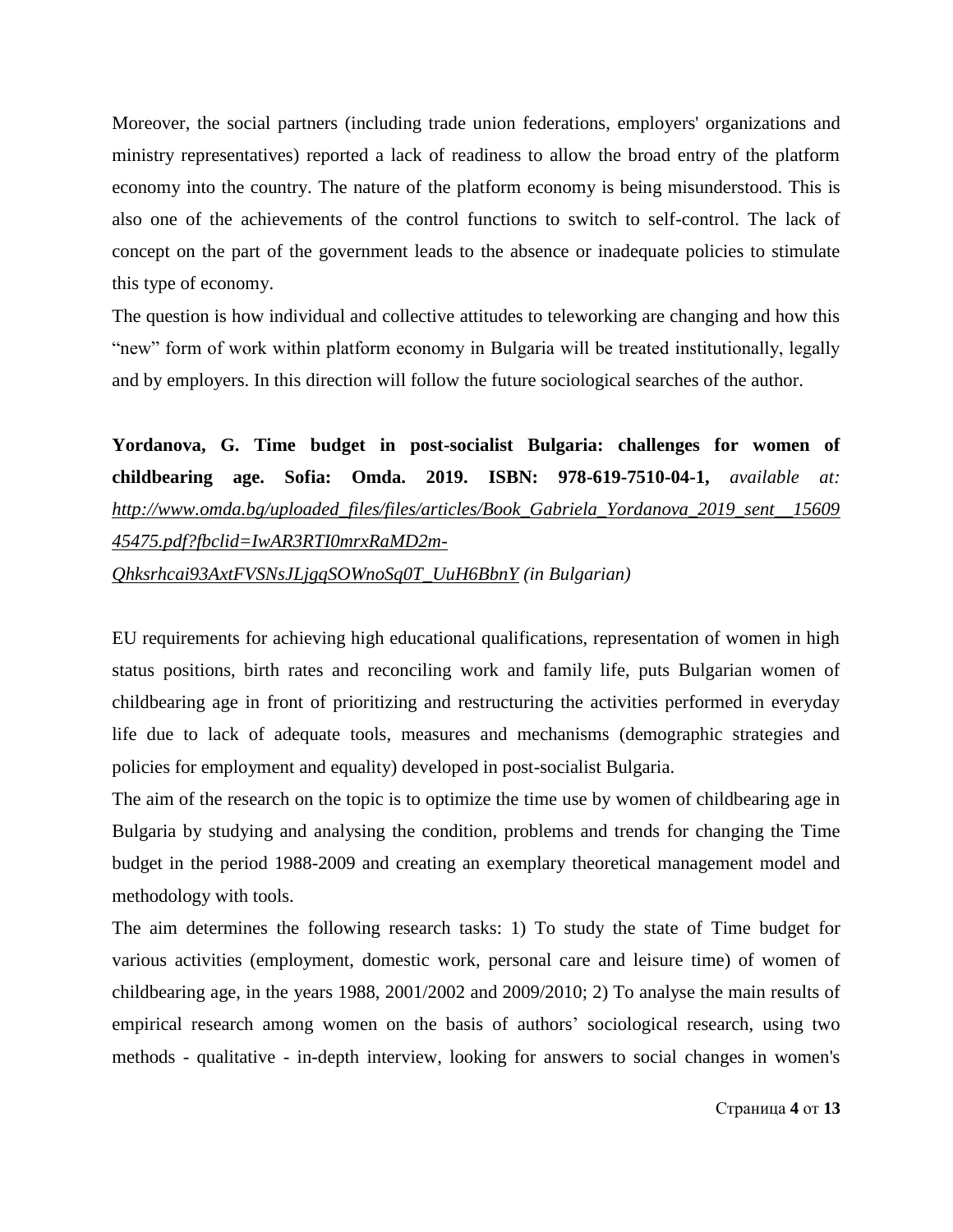lifestyle, if any - what they are and under the influence of what factors have occurred, and quantitative - an individual questionnaire for the use of time. 3) To review documents related to the demographic policy of Bulgaria - in the part of incentives for birth and employment, as well as strategies for the development of gender equality issue. As well, as to study the degree of achievement of the set criteria in terms of quality by the European Union to Bulgaria in this area. 4) To create a theoretical model for reconciling work and family life, aimed at social management bodies, based on the information gathered. 5) To prepare an exemplary methodology and tools for research and analysis of Time budget among women of childbearing age in Bulgaria, which is applicable in the course of the implementation of the theoretical model and to provide an opportunity for time management.

The main hypotheses set in the project can be summarized as follows: 1.) Bulgarian women of childbearing age have a more pronounced dynamics in the structure of the Time Budget in 2009 than in 1988. It is expressed most already in five of the main elements - time for employment, time for study, time for domestic work, time for personal care and leisure time. 2.) The factors influencing the change in the structure of the activities in the Time budget of the Bulgarian women of childbearing age in Bulgaria can be summarized in two groups. The first group includes: non-functioning policies in the demographic sphere and concerning employment, as well as gender equality (including in the family as an institution). And the second includes: employment status, profession and actual marital status. The object of this study are women of childbearing age in Bulgaria. The subject of the study are the changes that occurred in the budget of the time of the Bulgarian woman of childbearing age in the years of transition from the planned to the market-oriented economy (the period 1988-2009, with only individual indicators being monitored for a longer period) .

The search for synchronization between professional realization and family commitments has an impact on the structure of the Time Budget among women of childbearing age in Bulgaria. There is a feeling of lack of time and most of all - a lack of leisure time for the individual. The sociology of the Time Budget provides an opportunity for in-depth research and analysis of this issue. On the one hand, the Time Budget registers the presence of an imbalance in the distribution of activities within the day, and on the other - it is through the use of the potential of the Time Budget that solutions for personal, work and leisure time management can be sought.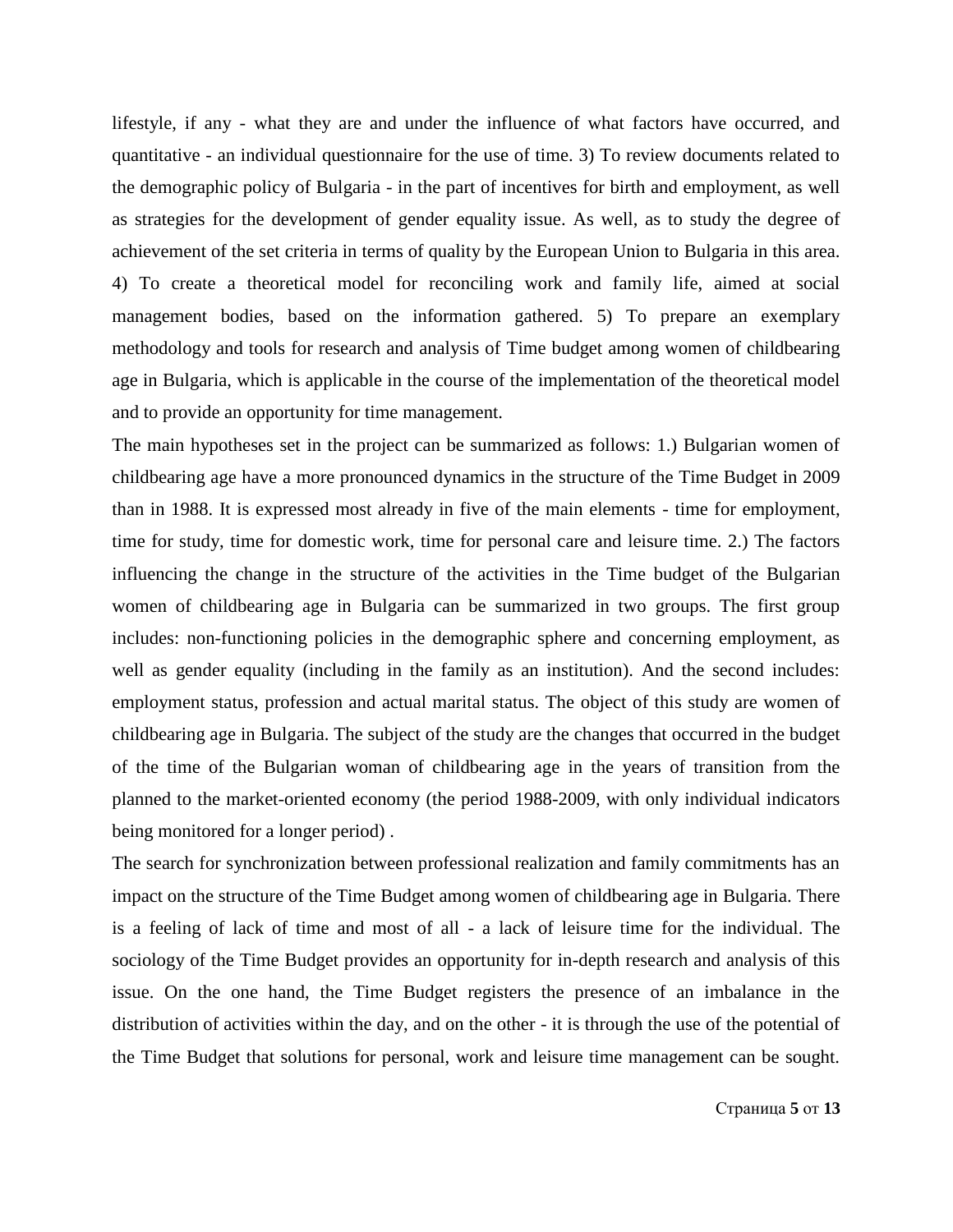This book has the ambition to offer a theoretical model for reconciling work and family life of women of childbearing age.

#### **Articles published in peer-reviewed journals or collective volumes:**

**Markova, E. and Yordanova, G. "Becoming a New Share Country – Bulgaria". In SHARE Wave 7 Methodology: Panel innovations and life histories, edited by M. Bergmann, A. Scherpenzeel and A. Börsch-Supan. Munich: MEA, Max Planck Institute for Social Law and Social Policy. 2019. 64-65. ISBN: 978-3-00-062956-3**, *available at: [http://www.share](http://www.share-project.org/fileadmin/pdf_documentation/MFRB_Wave7/SHARE_Methodenband_A4_WEB.pdf)[project.org/fileadmin/pdf\\_documentation/MFRB\\_Wave7/SHARE\\_Methodenband\\_A4\\_WEB.pdf](http://www.share-project.org/fileadmin/pdf_documentation/MFRB_Wave7/SHARE_Methodenband_A4_WEB.pdf)*

This article reflects the experience of Bulgaria joined SHARE as new country in Wave 7. The authors give an account of what motivated them to become part of SHARE, describe the obstacles and challenges they encountered and how they were overcome, and provide a brief overview of future directions.

Markova, E. and Yordanova, G. "Is the sport has place in life of 50+ Bulgarians? National **perspective from SHARE data wave 7", Sofia: Sport&Science Magazine: International Scientific Conference "Sport and Recreation", 29.11-01.12.2019, Blagoevgrad. (2019): 26- 36. ISSN: 1310-3393**, *available at: [http://www.scienceandsport.com/downloads/sn\\_0\\_2020.pdf](http://www.scienceandsport.com/downloads/sn_0_2020.pdf) (in Bulgarian)*

Bulgaria is the country with the strongest demographic crisis in Europe, and it is also among the oldest populations worldwide. The health and quality of life of the elderly Bulgarians is of paramount importance for sustainable societal development, and their long working lives. The purpose of this article is to analyse the latest up-to-date data from the Survey of Health, Aging and Retirement in Europe (SHARE) on patterns of physical activity and health of people  $50 + in$ Bulgaria. The quality of life of Bulgarians aged 50+, their chronic diseases, the level of health culture, and the importance of physical and sports activity for increasing the quality and life expectancy are problematized. The analysis is performed using statistical methods for quantitative survey data. The SHARE data on physical health is evaluated through various crosssectional analyses, such as sex, age, education. The following are also presented and analysed: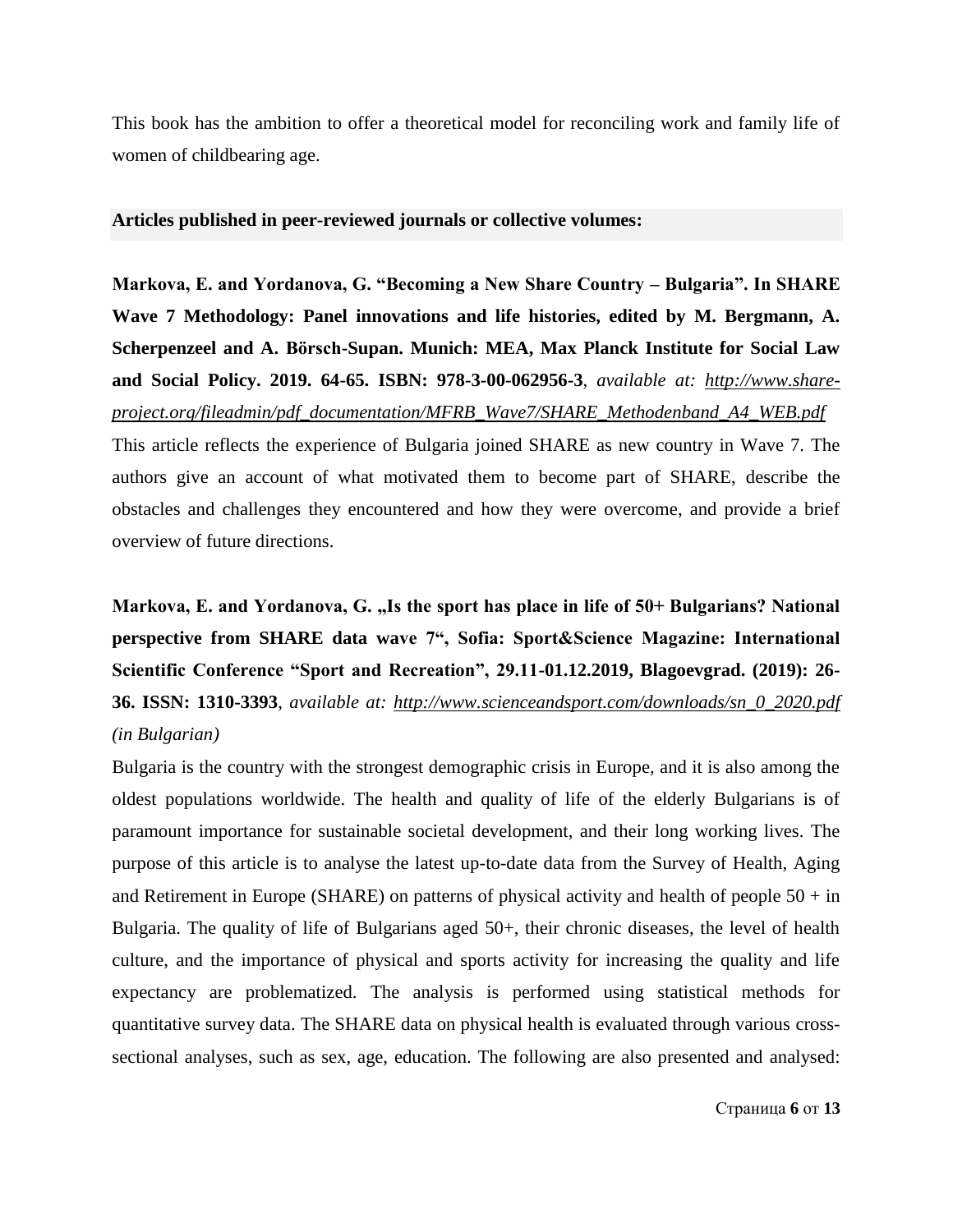subjective health self-evaluation, morbidity, CASP Quality of Life Index, Body Mass Index (BMI), Global Activity Limitation Index (GALI), Activities of Daily Living (ADL) and Instrumental Activities of Daily Living.

**Papers published in scientific journals, referenced and indexed in world-famous databases of scientific information:**

# **Yordanova, G. "Employment Policy Trail in Bulgaria". Revista Inclusiones Vol: No 7 (2020): 398-414. ISSN: 0719-4706**, *available at: [http://www.archivosrevistainclusiones.com/gallery/34%20VOL%207%20NUM%20ESPECIALJ](http://www.archivosrevistainclusiones.com/gallery/34%20VOL%207%20NUM%20ESPECIALJULIOSEPTIEMBREEE2020ZZ.pdf) [ULIOSEPTIEMBREEE2020ZZ.pdf](http://www.archivosrevistainclusiones.com/gallery/34%20VOL%207%20NUM%20ESPECIALJULIOSEPTIEMBREEE2020ZZ.pdf)*

The article presents a policy trail in Bulgaria with focus on a programme funded under the Youth Guarantee initiative in which the aim is to support disadvantaged young people into employment (employment focus). In order to gather information on the participation of people in training and employment, qualitative methods are used - content analysis of documents and in-depth interviews. The article analyses the characteristics of specific program; access and barriers; possible benefits; learning lessons. Conclusions are made and possible actions are proposed (in a national / regional context).

**Yordanova, G. and Kirov, V. "Virtual work in the ICT sector in Bulgaria: what impact on work life balance?". Revista Inclusiones Vol: No 7 (2020): 424-446. ISSN: 0719-4706**, *available at:*

## *[http://www.archivosrevistainclusiones.com/gallery/36%20VOL%207%20NUM%20ESPECIALJ](http://www.archivosrevistainclusiones.com/gallery/36%20VOL%207%20NUM%20ESPECIALJULIOSEPTIEMBREEE2020ZZ.pdf) [ULIOSEPTIEMBREEE2020ZZ.pdf](http://www.archivosrevistainclusiones.com/gallery/36%20VOL%207%20NUM%20ESPECIALJULIOSEPTIEMBREEE2020ZZ.pdf)*

The article explores the role of virtual work in improving work-life balance (WLB) within the ICT sector in Bulgaria. In the context of inadequate public policies, the attitudes of those working in the ICT sector (employees and freelancers) are analysed along with the human resources management policies of companies. The research objectives were achieved through quantitative survey (web based survey) and qualitative methods (interviews with managers, employees, freelancers). Three specific hypotheses were tested to investigate the relationships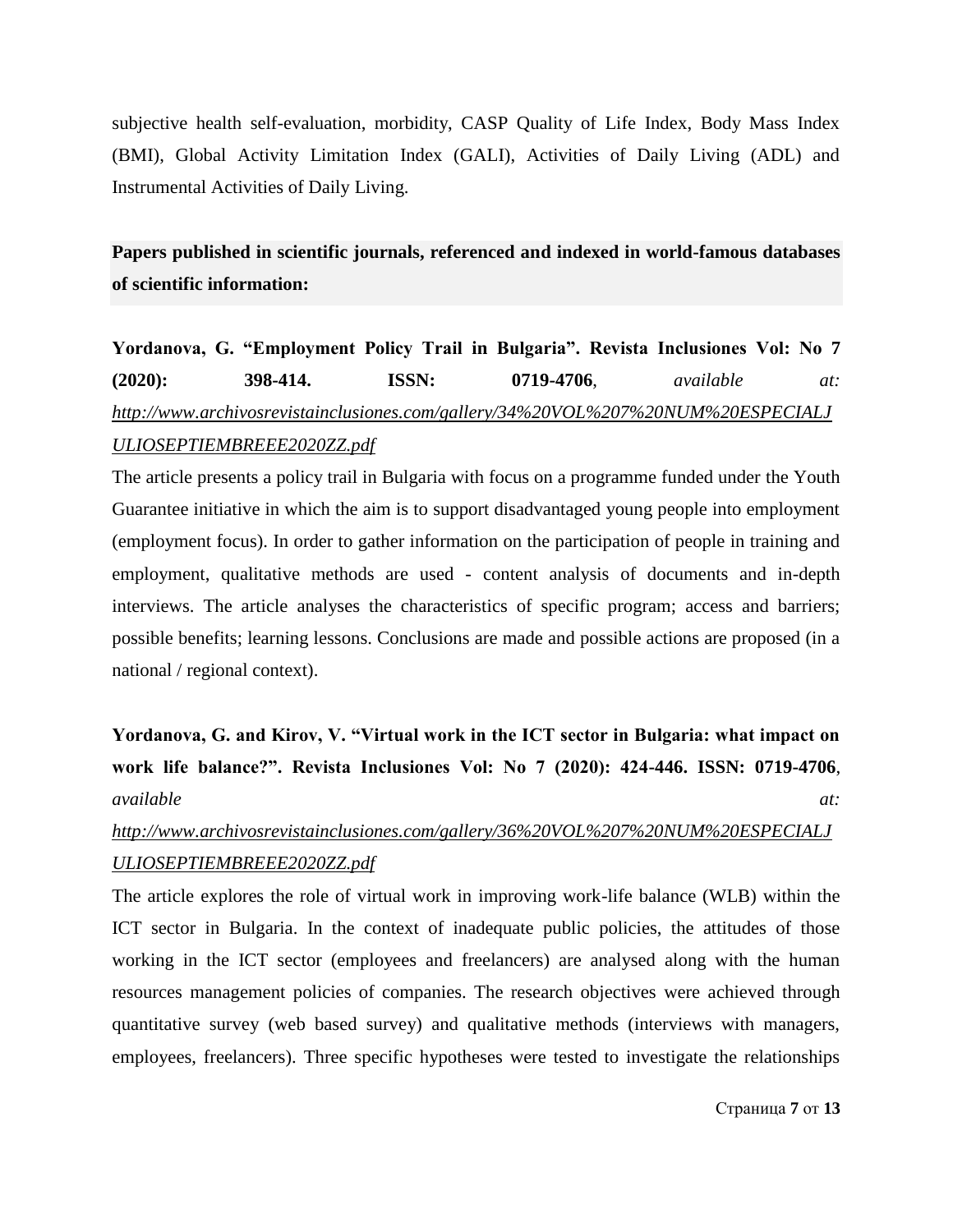linking gender, duration of virtual work, and age of children (defined as factor variables) to parents" satisfaction with their WLB (resultant variable). The research findings reveal that: virtual work is practised mainly by individual choice, company policies are based on individual arrangements with employees rather than formalised policies, and those employees engaged in virtual work experiences report better satisfaction regarding their WLB. Recommendations for company policies have been formulated on the basis of the research findings.

**Yordanova, G. "Global digital workplace as a potential for Bulgarian woman to achieve better work family balance". Revista Inclusiones Vol: No 6 (2019): 248-264. ISSN: 0719- 4706**, *available at: http://www.archivosrevistainclusiones.com/gallery/17 vol 6 num 3 especialdos2019julsep19incl.pdf*

The author seeks to analyse a new form of economic employment - that of teleworking, digital/virtual working in Bulgaria, based on 61 completed online questionnaires, among women registered as freelancers in job portals. Report reveals strengths and weaknesses, explain the reasons for selection, duration of practice, structure of the activity as time and realized income. Material sought to reveal attitudes to this new form of employment, the qualities required to hold on its implementation and to analyse the opportunity for Bulgarian woman to achieve workfamily balance. The article reviews national statistical data (since the country's accession to the European Union in 2007) that is assumed to be a prerequisite for the occurrence of freelancing in Bulgaria.

**Yordanova, G. and Stoilova, R. "Mechanisms of gendered labour market outcomes, as a result of early job insecurity and consequences within the transition to adulthood". Revista Inclusiones Vol: No 6 (2019): 136-151. ISSN: 0719-4706,** *available at: http://www.archivosrevistainclusiones.com/gallery/8 vol 6 num 3 especialdos2019julsep19incl.pdf*

The transition to adulthood is a process which poses various hardships to young people and in which they need to take significant decisions about their future life. When this process coincides with economic and financial crisis, with political and labour market transformation, the situation of the youth is further hampered. Against this background, the present article focuses on the job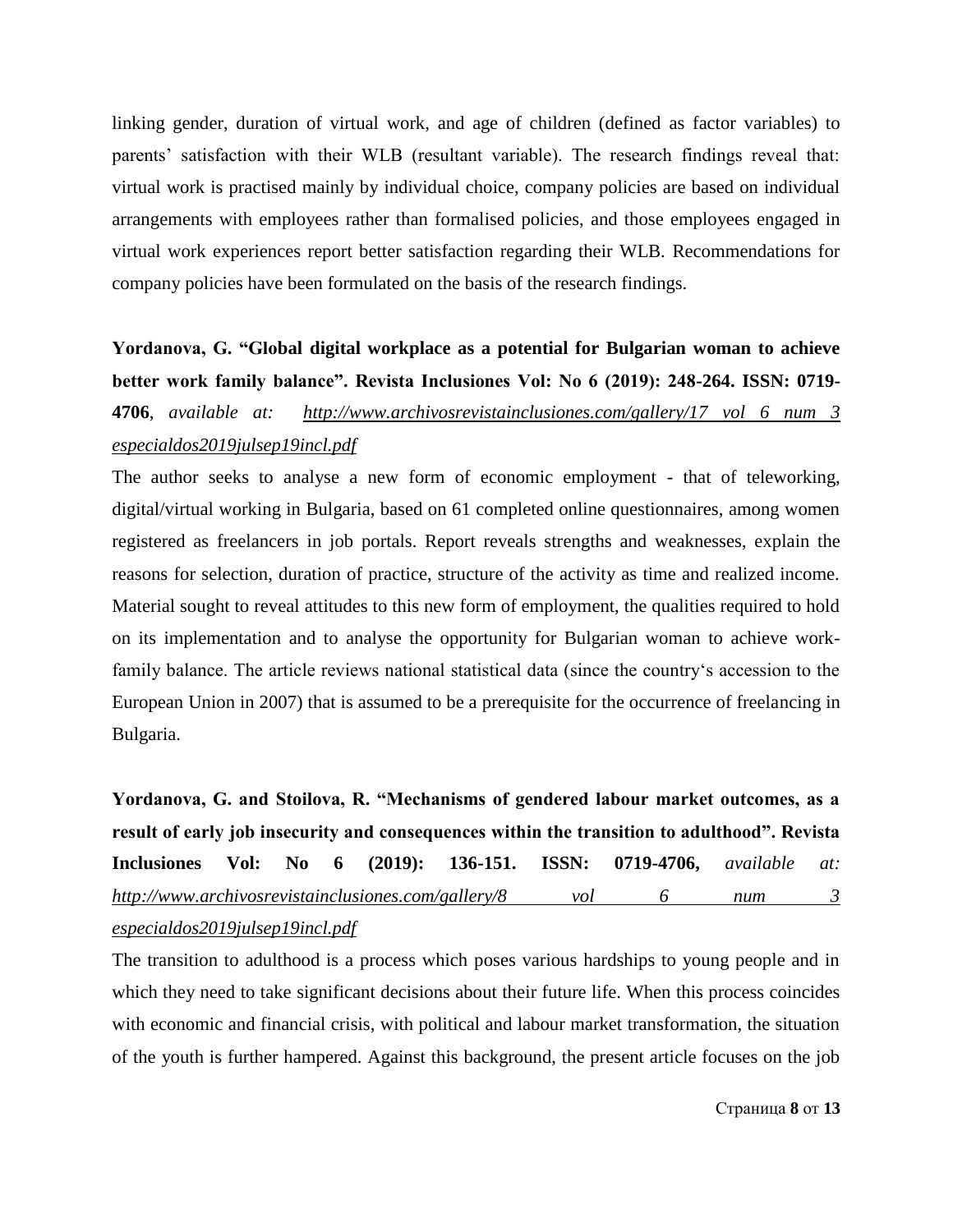insecurity among the youth in Europe and investigates its consequences for the transition to adulthood. It uses information from 209 life course interviews from seven European countries (Bulgaria, the Czech Republic, Germany, Greece, Norway, Poland and the United Kingdom). The material analyses mechanisms of gendered labour market outcomes. More specifically, it discusses several situations which provoke considerable difficulties for women seeking satisfying employment, such as: motherhood (early motherhood and single mothers), care work and the need for work life balance, subjective perceptions of the interviewed on the scarring signals on the side of the employers and discrimination, based on gender and ethnicity as well as the chances for upward social mobility from a generational and gender perspective.

### **Papers published in peer-reviewed journals or in collective volumes:**

**Yordanova, G., Kirov, V. "The Role of Online Platforms in the Work–Parenthood Balance: The ICT Sector in Bulgaria". Sofia: Sociological Problems, IPS-BAS, BSA (2020): 277-300. ISSN:0324-1572**, *available at:<http://www.sp-bg.eu/bg/issue/content/4?issueId=7> (in Bulgarian)* This article analyses how self-employed people"s work via online labour platforms contributes to a better balance between work and parenthood in the Information and Communication Technology (ICT) sector in Bulgaria. The attitudes of over one hundred self-employed persons have been analysed. The research goals were achieved through the authors' sociological survey, using quantitative (web-based questionnaire) and qualitative methods (in-depth interviews). The research results showed that working through online platforms is conducive to respondents' better work–parenthood balance. In this sense, the perceived vulnerability of online platform work, which is well-represented in the literature, is nuanced - at least with respect to highly skilled and highly paid self-employed workers. Its study will further contribute to a better understanding of the quality of work in the new economy.

**Yordanova, G. Employers' perceptions and evaluation of young job applicants in Bulgaria. Sofia: Omda. 2019. ISBN: 978-619-7510-05-8**, *available at: [http://www.omda.bg/uploaded\\_files/files/articles/Yordanova\\_G\\_,\\_Employer\\_perceptions\\_Bulga](http://www.omda.bg/uploaded_files/files/articles/Yordanova_G_,_Employer_perceptions_Bulgaria_2019_SENT__1561018411.pdf) [ria\\_2019\\_SENT\\_\\_1561018411.pdf](http://www.omda.bg/uploaded_files/files/articles/Yordanova_G_,_Employer_perceptions_Bulgaria_2019_SENT__1561018411.pdf) (in Bulgarian)*

Страница **9** от **13**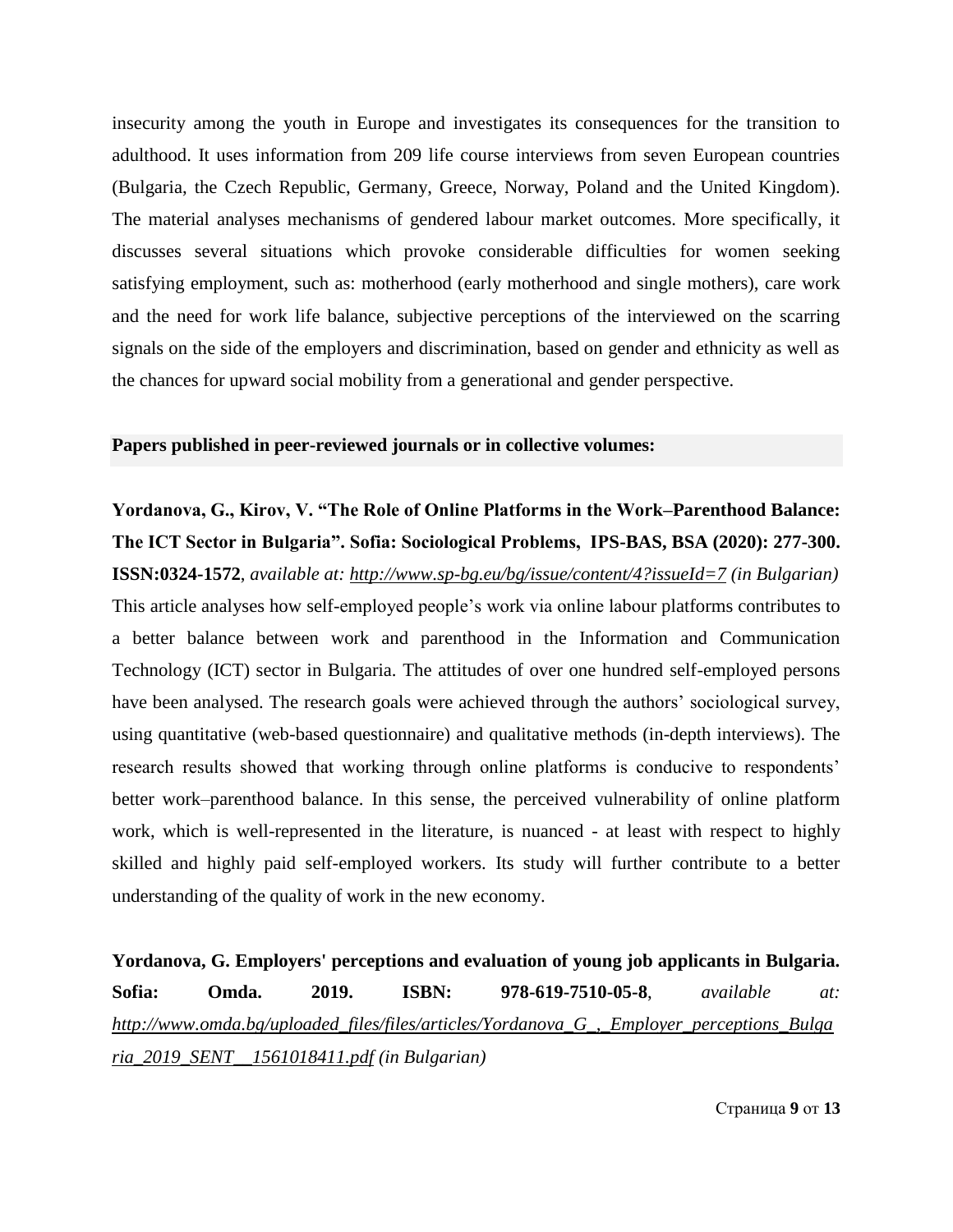The article presents the perceptions and assessments of employers about the difficulties in finding suitable employees. Interpretation of quantitative data from an online survey conducted in 2016 in Bulgaria within the international project "Negotiate" is used. The survey registered a shortage of staff in five sectors of employment in the country's economy (engineering; banking and insurance; health; tourism and information technology), while there are attitudes among those conducting the selection (HR), limiting the potential range of candidates for vacancies based on the ethnicity of the candidates. Frequent job changes are also a negative signal to employers, with more weight than a previous period of unemployment in the candidates' CVs. Presenting employers' expectations is a significant opportunity to reduce early youth unemployment and compensate for staff shortages.

## **Yordanova, G., Kirov, V. "The Challenges to Work from Distance: the Case of Bulgarian Women in the Information and Communication Technology Sector". In Inequalities and social (des) integration: In search of partnership, edited by P. Boyadjieva, M. Kanushev and J.M. Ivanov. Sofia: East-West. 2018. 347-362. ISBN: 978-619-01-0188-8** *(in Bulgarian)*

This article analyses the role of virtual work in achieving work-life balance in the ICT sector in Bulgaria. Distance work, mediated by new information and communication technologies (ICT), is seen as a key factor in achieving a good work-life balance. But on the other hand, virtual work leads to a strengthening of the work-family conflict. To demonstrate the ambivalent effect of teleworking, we analyse the attitudes and practices of ICT workers (employed and selfemployed). The research objectives were achieved through an own sociological survey with quantitative (web-based survey) and quality methods (in-depth and biographical interviews) with managers and employees and self-employed. The research results confirm the existence of workfamily balance, but also recorded high levels of work-family conflict.

## **Stoilova, R., Krasteva, V. and Yordanova, G. "The Role of Employers on the Labour Market in Bulgaria". Sociological Problems, Special Issue, ISSK-BAS, BSA. (2017): 36-59. ISSN:0324-1572,** *available at: <https://www.ceeol.com/search/journal-detail?id=760>*

The article offers a comparison between young persons' assessments of the difficulties encountered when seeking employment and employers' assessments of the difficulty to find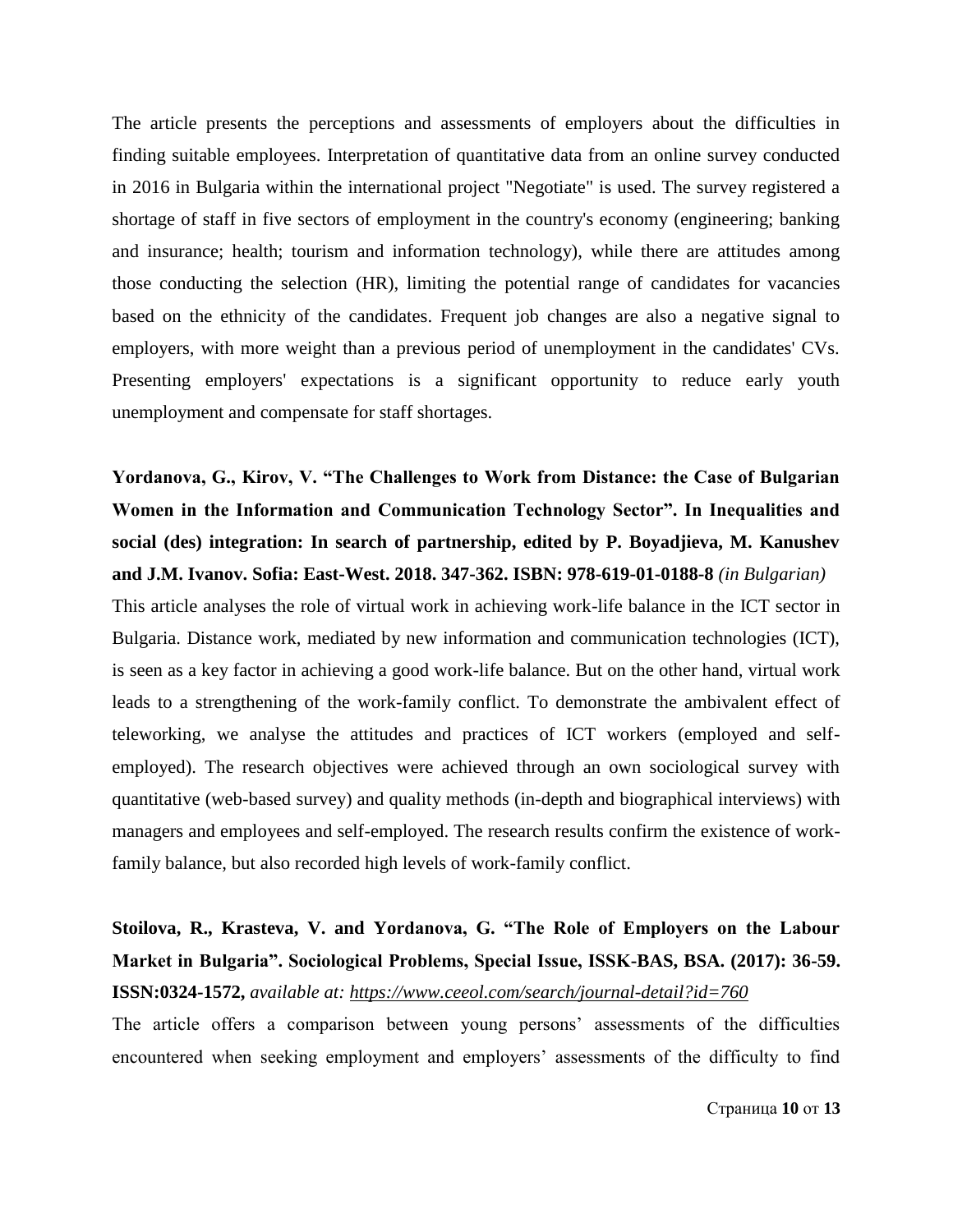suitable employees. The authors use a mixed methods approach, which involves interpreting quantitative data obtained from online questionnaires for employers, and a qualitative method, consisting in interviews with young people, conducted in 2016. Frequent change of jobs is assessed by young employment candidates as being a possibility for obtaining additional experience, but is seen by employers as a scaring signal that has greater weight than periods of unemployment in the candidate"s biography. Establishing a greater congruity between the expectations of employers and of young candidates for jobs provides a significant possibility for reducing youth unemployment and compensating for the shortage of staff. This congruity is connected with the young persons' level and profile of education attained when leaving high school and university, to the specific actions they undertake in the transition from education to employment (where it is better to avoid frequent changes of jobs), to a rejection of negative ethnicity-based or age-based stereotypes on the part of employers, and to wage levels, offered by employers, that will meet the expectations of young people.

### **Chapters in books:**

**Markova, E. and Yordanova, G. "What is hidden behind the "obvious"? SHARE data raises the curtain about health, early retirement and elderly care of ageing Bulgarians." In Health and socioeconomic status over the life course: First results from SHARE waves 6 and 7, edited by A. Börsch-Supan, J. Bristle, K. Andersen-Ranberg, A. Brugiavini, F. Jusot, H. Litwin and G. Weber. Berlin/Boston: De Gruyter. 2019. 179-186. ISBN: 978-3-11- 061723-8 (E-Book: 978-3-11-061724-5 and E-PUB: 978-3-11-061745-0)**, *available at: https://www.degruyter.com/view/product/509241?format=G*

Bulgaria (BG) is the country with the strongest demographic crisis in Europe, and it is also among the oldest populations worldwide (UN, 2015). What is hidden behind the obvious unprecedented ageing in Bulgaria? What research space is open for knowledge-based policies? SHARE data are of significant importance in understanding the ageing impact in eastern Europe relative to the EU, and Bulgaria is an extreme example of a rapidly ageing society. The chapter describes national data from SHARE Wave 7 that frame together health and attitudes towards early retirement and elderly care: – General physical health in Bulgaria; – Early retirement plans; and – Family networks.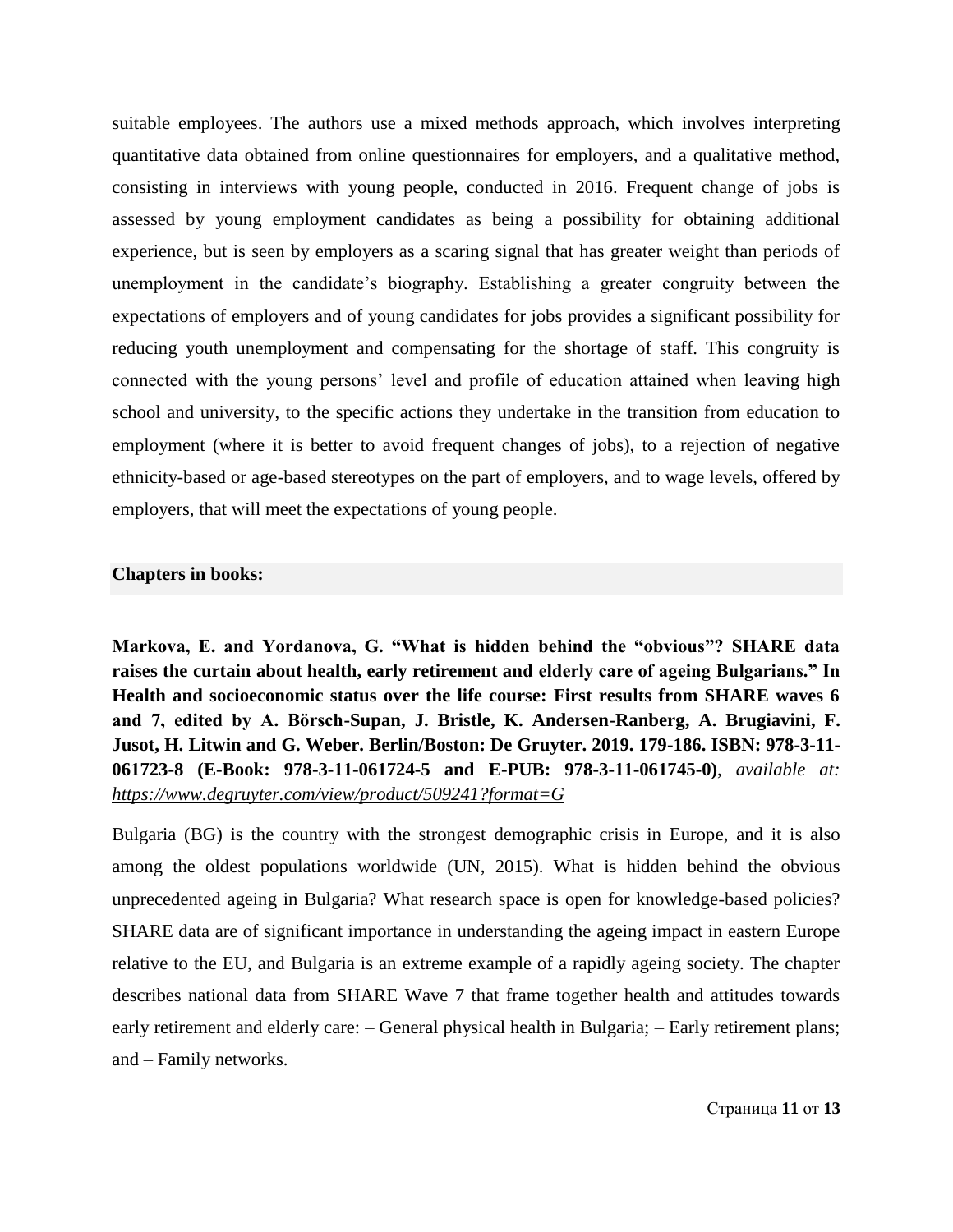**Imdorf, Ch., Shi, L. P., Sacchi, St., Samuel, R., Hyggen, Ch., Stoilova, R., Yordanova, G., Boyadjieva, P. ,Ilieva-Trichkova, P., Parsanoglou, D. and Yfanti, A. "Scars of early job insecurity across Europe. Insights from a multi-country employer study", In Youth unemployment and job insecurity in Europe: Problems, risk factors and policies, edited by T. Sirovátka, B. Hvinden and Ch. Hyggen. Cheltenham, UK: Edward Elgar. 2019. 93-116. ISBN:9781788118880 (eISBN:9781788118897)**, *available at: <http://dx.doi.org/10.4337/9781788118897>*

Early unemployment is associated with lower income, poor work quality and diminished chances of future employment. These issues have gained new relevance since the Great Recession (Dietrich, 2012; Scarpetta et al., 2010), which affected young jobseekers across Europe. The persisting consequences of employment instability and unemployment are studied and are known in the literature as scarring effects, but researchers have paid little attention to date as to how the scarring effects of early unemployment on hiring prospects differ across countries. In this chapter we study how unemployment spells and other signals of job insecurity in young jobseekers' curriculum vitae (CVs) affect their hiring chances with recruiters in Bulgaria, Greece, Norway and Switzerland.

The chapter contributes to recruitment research in three ways. First, the multi-national research design enables comparative analysis between countries, using the national dimensions of the youth unemployment rate, employment protection legislation (EPL) and type of education system to interpret country differences. Second, the incorporation of a factorial survey experiment in the design allows us to differentiate between two forms of labour market risk – unemployment and work experience in "bad" (deskilling) jobs. We demonstrate that an exclusive focus on unemployment, as is often adopted in labour market research, is not sufficient for understanding detrimental labour market outcomes. Third, since the sample consists of real recruiters who were hiring for current jobs at the time of the study, we obtained a unique international data set with high external validity. The findings indicate that the scarring effects of early unemployment and deskilling jobs vary across countries and education levels and also that frequent job changes (job-hopping) additionally damage future employment chances. Our study has important implications for active labour market policies. The findings suggest that measures